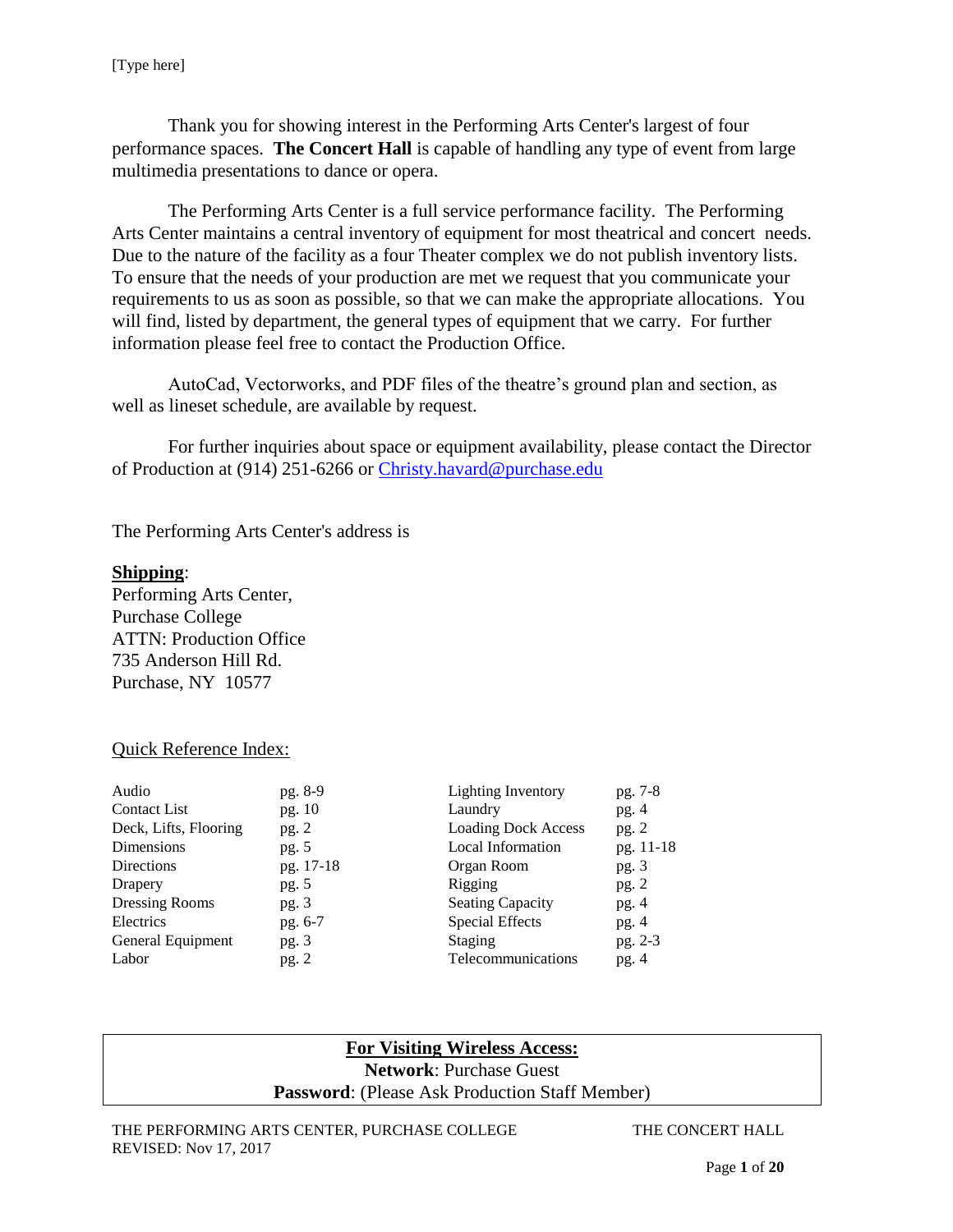# **THE CONCERT HALL STAGING:**

#### **Loading Dock Access:**

The Concert Hall has two loading docks, the primary one accessed through Parking Lot West 1. Both are truck level, and can handle one 53' tractor-trailer each. Dock height is 4'-0". Stage right in West 1 is a blind side back in. Stage left, via the paint shop in parking lot West 2, is a left hand back in, and is available **by prior arrangement only**. Trucks may not park in the loading docks. Overnight parking for trucks is available by prior arrangement in Parking Lot West 2. During the winter months, trucks are not permitted to idle in the loading docks due to the location of the air intakes for the building.

### **Stage Deck, Stage Lifts, Flooring:**

The stage deck is a semi-sprung floor with a Stagelam phenolic resin covering. Due to the nature of this material, lagging and screwing are strongly discouraged and permitted only under special circumstances with prior written approval from the Director of Production. All holes put into the deck **must be predrilled** to avoid cracking of the surface.

The Concert Hall is equipped with 2 full stage lifts downstage of the proscenium. Normally the downstage lift holds two rows of removable seating, and the upstage lift plays at stage level as an extended apron. There is no seating available for the upstage lift. For loading in/out and adjusting orchestra pit levels, the lifts can operate independently, but must remain stationary during performances.

The Theater has a Harlequin Studio dance floor. There is enough flooring to cover the playing depth of our Theater upstage of the proscenium. The floor is black and nonreversible.

The Center does NOT have a forklift. You will need to rent one if needed.

### **Rigging:**

The Theater is equipped with a single purchase counterweight system. Arbor capacity is 1200 lbs. above batten weight. The length of each batten is 60'. There are 4' batten extensions in limited availability. There are 66 linesets in this Theater, 3 of them are dedicated to carrying ceiling pieces for the orchestra shell. Our current lineset schedule is available upon request.

### **Labor:**

The stagehands at the Performing Arts Center are professional, free lance, union stagehands and wardrobe personnel. We abide by many standard union labor rules.. For shows traveling with a"Yellow-Card" we are under the jurisdiction of the New York City and Westchester IATSE Local 1. If you are unfamiliar with the area please contact the Production Office and we will help you arrange your labor through the local Business Office.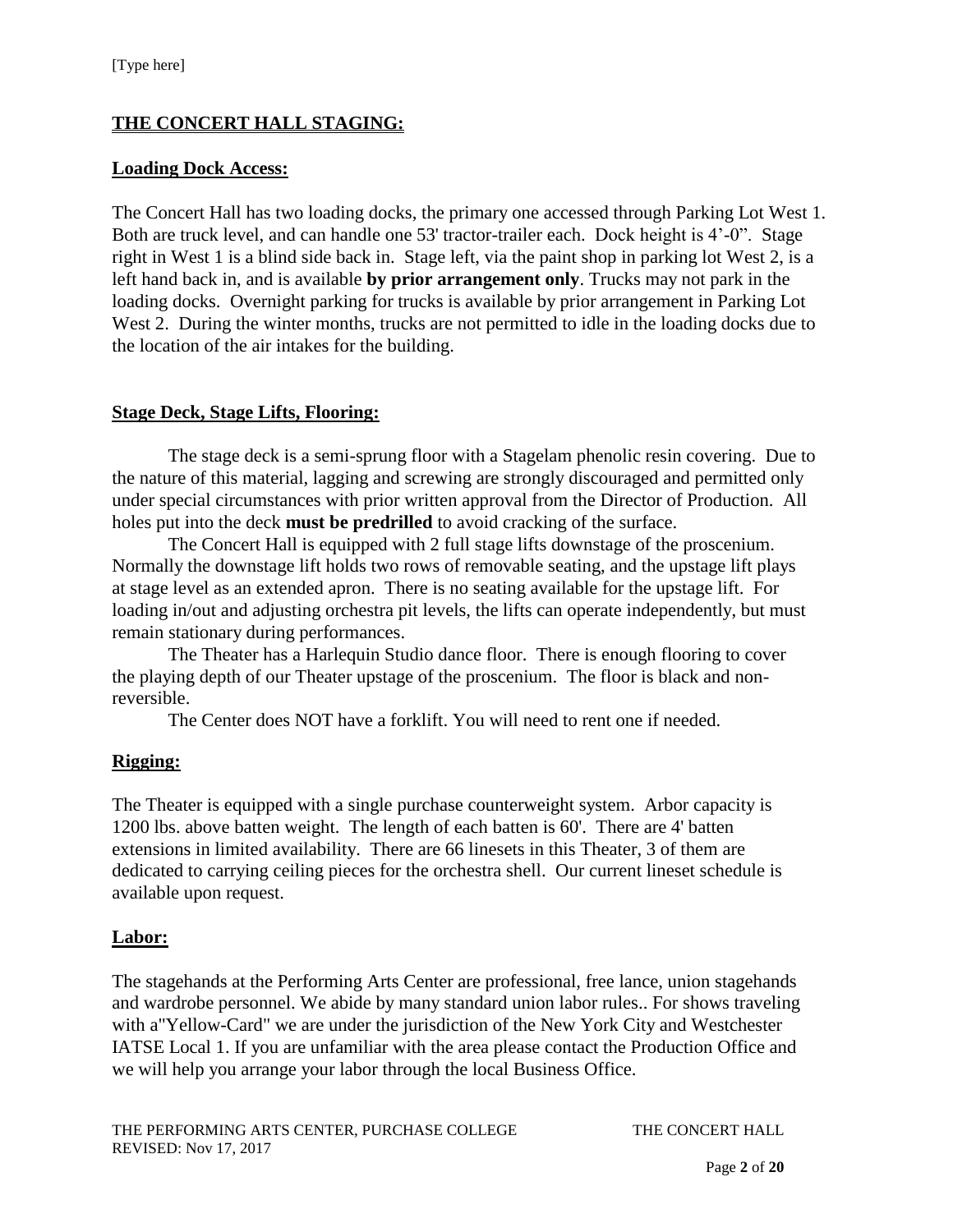### **General Equipment:**

Each theater is equipped with a variety of A-frame ladders and a personnel Genie lift.

The PERFORMING ARTS CENTER owns orchestra chairs, bass stools, music stands and lights for orchestra use. There are 4' x 8' risers in heights of 8", 16" and 24". **We do not own choral risers**. The Concert Hall also houses an acoustical concert shell which is available by prior arrangement. It has a variety of possible configurations depending on orchestra size.

The PERFORMING ARTS CENTER also maintains an assortment of concert quality Steinway pianos which are available by prior arrangement. **Please be advised that The PERFORMING ARTS CENTER DOES NOT ALLOW TAPE OR ADHESIVE OF ANY KIND ON ANY OF THE PIANOS OR PREPARED PIANO. THERE ARE NO EXCEPTIONS TO THIS POLICY AND WILL BE STRICLTLY ENFORCED.**

The PERFORMING ARTS CENTER has a Steinway-trained house piano tuner, contact the production office in advance to arrange tunings, standbys and to discuss associated fees.

The house maintains a **lecture package** including a lectern, chairs, and tables with appropriate skirting, available on request. The Center does not own projectors

#### **Organ Room:**

The Organ Room, which is located stage right adjacent to the Theater, it can be used as a rehearsal room **by prior request**. Maximum occupancy is 49.

The available floor space is approximately 55' x 41'. The floor is maple tongue and groove and there are mirrors and dance bars to accommodate dance rehearsals. The PERFORMING ARTS CENTER can also supply a dance floor for this area, available through prior arrangement. **No screws, lags, or nails are permitted in this floor at any time. There are no exceptions to this policy**.

#### **Flentrop Organ:**

The Theater has, normally in storage, a large, movable, tracker organ. The organ can be moved onto the Concert Hall Stage for performances, through prior arrangement. The organ was built by Flentrop in 1966 and has 61 ranks. For additional information and specifications, please contact the Production Office.

#### **Dressing Rooms:**

Dressing rooms for this Theater are located one floor below stage level and are accessible via the **stairs** stage right and stage left or via freight elevator located in the adjacent paint deck. All rooms have makeup mirrors and lights, tables and chairs. There are restroom facilities and showers located in each dressing room. Dressing Rooms break down is as follows:

|                                              | 2 chorus rooms   | 11 people each |                  |
|----------------------------------------------|------------------|----------------|------------------|
|                                              | 2 chorus rooms   | 9 people each  |                  |
|                                              | 10 private rooms | 2 people each  |                  |
| THE PERFORMING ARTS CENTER, PURCHASE COLLEGE |                  |                | THE CONCERT HALL |
| <b>REVISED: Nov 17, 2017</b>                 |                  |                |                  |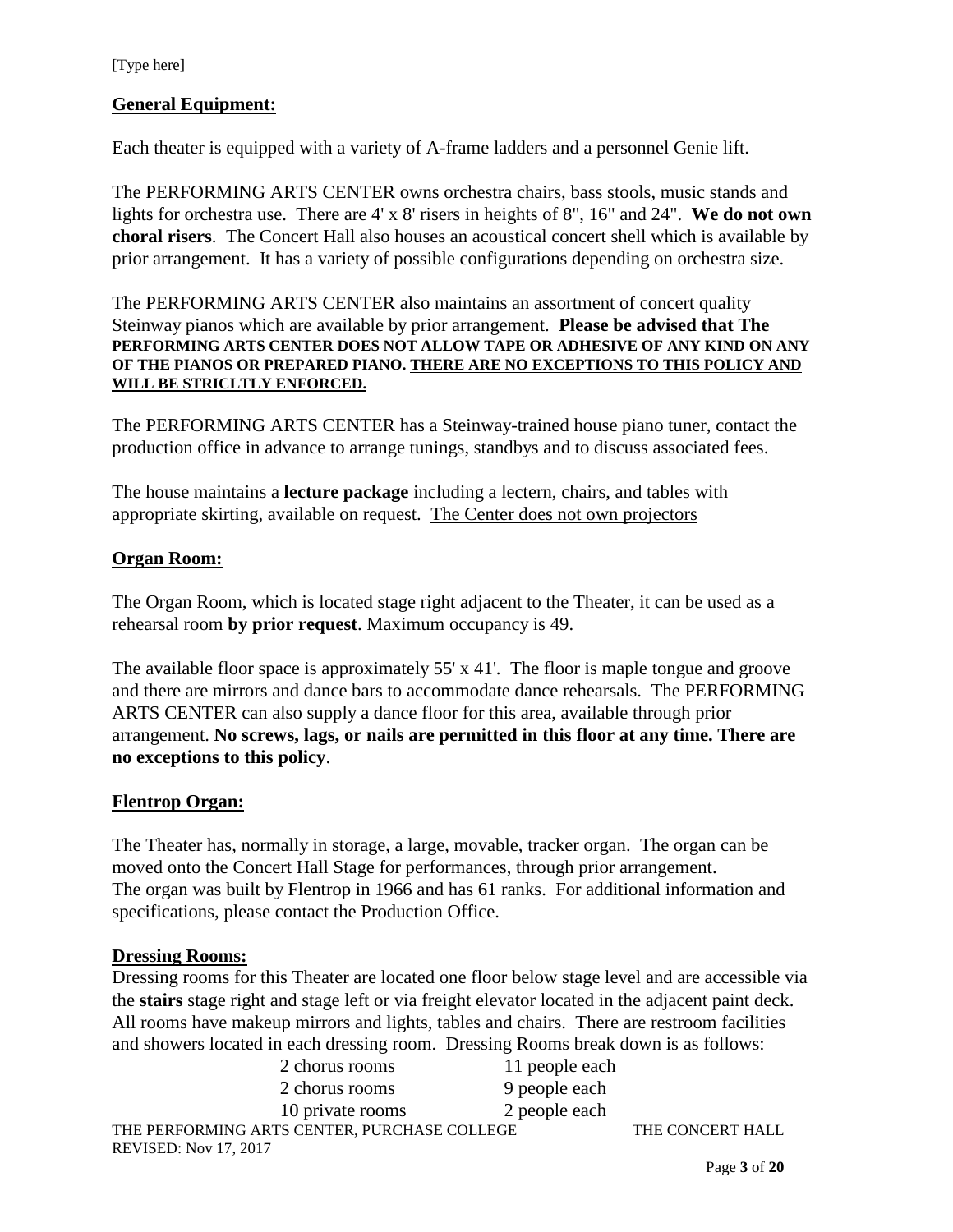### **Laundry:**

There are shared laundry facilities located in an adjacent section of the building which must be reserved for use in advance of load-in. We can supply washing, drying and ironing facilities. Portable steamers are available through prior arrangement.

### **Seating Capacity:**

| Orchestra            | 732  |
|----------------------|------|
| <b>Grand Tier</b>    | 232  |
| Balcony              | 336  |
|                      | 1300 |
| Pit rows (removable) | 72   |
|                      | 1372 |

### **Special Effects:**

Any special effects, including but not limited to Fog, Haze, Confetti, Pyrotechnics, must be approved by the Production Office prior to load in. All necessary and appropriate certificates must be presented upon arrival.

### **Telephones:**

Stage telephones for The Concert Hall are as follows:

| Backstage   | $(914)$ 251-6246              |
|-------------|-------------------------------|
|             | Lighting booth (914) 251-6243 |
| Audio booth | $(914)$ 251-6244              |

These numbers are for incoming and on-campus outgoing calls only. A private outgoing line installed for the length of your stay can be provided by the Production Office with 5 working days notice. There is a fee for installation and an itemized bill of local and long distance calls will be generated for the line.

# **Cellular Phone Coverage:**

Most cell phones work through out our buildings

### **Wireless Internet**

There is wifi available on the stage, wings, house, dressing rooms, and the lobby. There is a hard wired internet line available in the visiting production office.

> **For Visiting Wireless Access: Network**: Purchase Guest **Password**: (Please Ask Production Staff Member)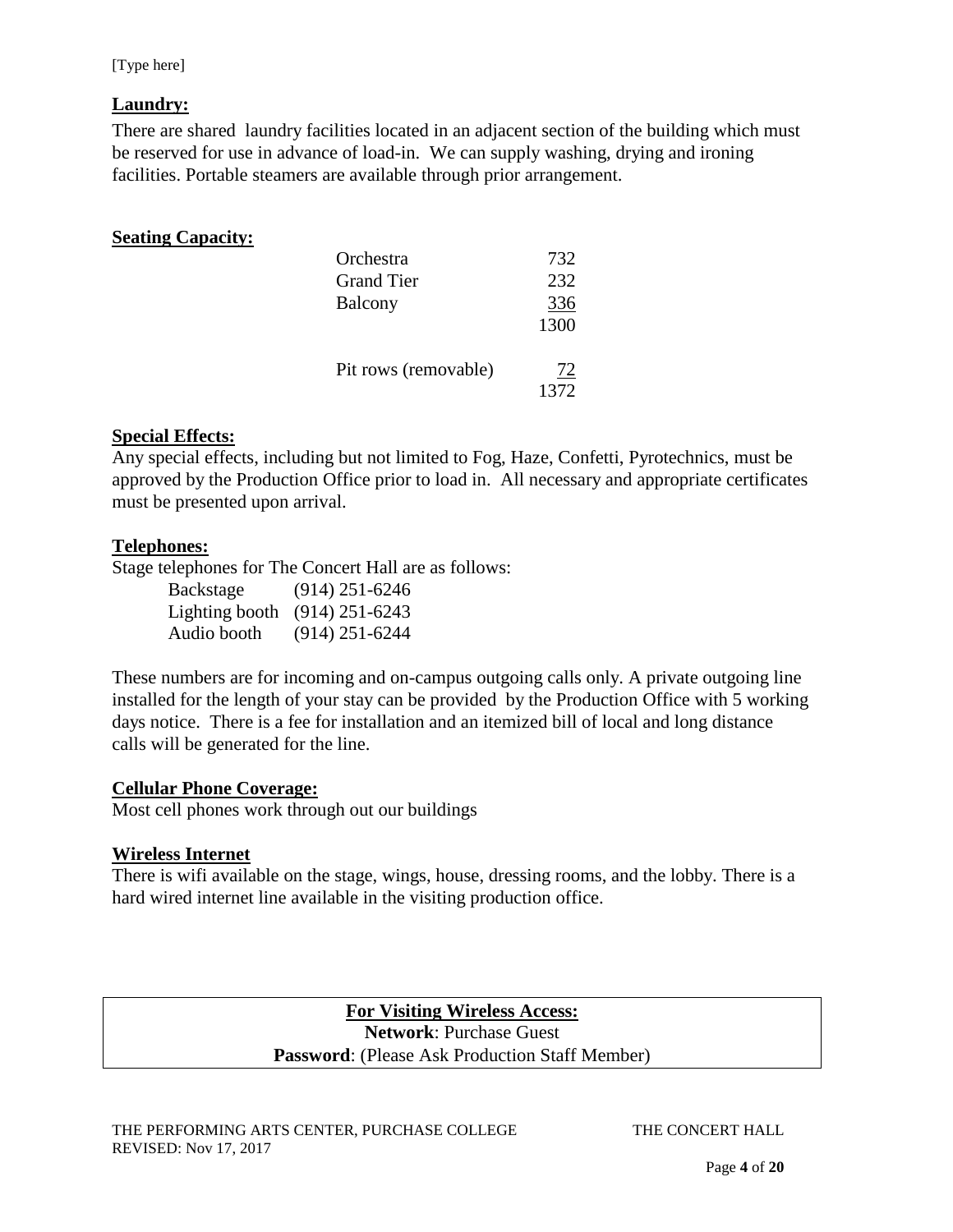# **The Concert Hall Dimensions**

| Loading Dock Doors SR:                                                       | 9'-9"h x 7'-9"w                |              | 2.97m x 2.36m     |
|------------------------------------------------------------------------------|--------------------------------|--------------|-------------------|
| <b>Loading Dock Doors SL</b>                                                 | $10'$ -0"h x $12'$ -0"w        |              | 3.05m x 3.66m     |
| Dock Height SL & SR:                                                         | $4^{\circ} - 0^{\prime\prime}$ |              | 1.22m             |
| <b>Control Booth to Plaster Line:</b>                                        | $82 - 0$ "                     |              | 25m               |
| Follow Spot Booth to Plaster Line:                                           | $85 - 0$ "                     |              | 25.91m            |
| 2 <sup>nd</sup> Bridge to Plaster Line:                                      | $85 - 0$ "                     |              | 25.91m            |
| 1 <sup>st</sup> Bridge to Plaster Line:                                      | $60' - 0''$                    |              | 18.29m            |
| FOH Balc Rail to Plaster Line:                                               | 61'0"                          |              | 18.59m            |
| Proscenium Width:                                                            | 53'-10 1/2"                    |              | 16.42m            |
| Proscenium Height:                                                           | $36 - 0$ "                     |              | 10.97m            |
| <b>Total Playing Depth:</b>                                                  | $73' - 7"$                     |              | 22.43m            |
| $(US$ lift inc.)                                                             |                                |              |                   |
| <b>Stage Depth:</b>                                                          | $54' - 9''$                    |              | 16.69m            |
| (Plaster line to back wall)                                                  |                                |              |                   |
| <b>Stage Lifts at Centerline:</b>                                            |                                |              |                   |
| Downstage-depth:                                                             | $6' - 8"$                      |              | 2.03 <sub>m</sub> |
| Upstage-depth:                                                               | $11 - 10"$                     |              | 3.60m             |
| Apron at Centerline Depth:                                                   | $7' - 0''$                     |              | 2.13m             |
| <b>Stage Height from House Floor</b>                                         | $3'-1"$                        |              | 0.94m             |
| <b>Stage Left Wing:</b>                                                      | $24 - 6"$                      |              | 7.46m             |
| <b>Stage Right Wing:</b>                                                     | $58 - 6"$                      |              | 17.83m            |
| Grid Height:                                                                 | 83'8"                          |              | 25.50m            |
| High Steel:                                                                  | 90'8"                          |              | 27.63m            |
| <b>Batten Working Height:</b>                                                | $4' - 0''$                     |              | 1.9 <sub>m</sub>  |
| <b>Batten Working Weight:</b>                                                | 1200 lbs.                      |              | 589.67kg          |
| <b>Batten Length:</b>                                                        | $60' - 0$ "                    |              | 18.28m            |
| <b>Batten Extension</b>                                                      | $4' - 0''$                     |              | 1.22m             |
| <b>Masking Opening:</b>                                                      | 45'0"                          |              | 13.72m            |
| <b>Lighting Angles:</b>                                                      |                                |              |                   |
| Approximate measurements from hanging position to plaster line, center stage |                                |              |                   |
| <b>First Bridge</b>                                                          |                                | $48^{\circ}$ |                   |
| Second Bridge/Follow Spot Booth                                              |                                | $31^\circ$   |                   |

# **The Concert Hall Drapery Inventory:**

| <b>Black Legs</b>             | 12 | $15'$ w x 40'h                   | $4.57m \times 12.19m$  |
|-------------------------------|----|----------------------------------|------------------------|
| <b>Black Border</b>           | 3  | $60'$ w x $20'h$                 | 18.29m x 6.10m         |
| <b>Black Border</b>           | 4  | $60'$ w x 15'h                   | 18.29m x 4.57m         |
| <b>Blackout Cloth</b>         | 2  | $60'$ w x 40'h                   | 18.29m x 12.19m        |
| <b>Tab Curtains</b>           | 4  | $6'w \times 40'h$                | $1.83m \times 12.19m$  |
| Half-Traveler                 | 2  | $34'w \times 40'h$               | $10.36m \times 12.19m$ |
| <b>Black Scrim</b>            |    | 56'w x 45'h                      | 19.81m x 13.72m        |
| White Bounce                  |    | $65'$ w x 45'h                   | 19.81m x 13.72m        |
| <b>Rear Projection Screen</b> |    | $60'$ w x 40'h                   | 18.29m x 12.19m        |
| Movie Screen                  |    | $40^{\circ}$ w x 20 $^{\circ}$ h | 18.29m x 6.10m         |
| Main Curtain (red velour)     |    | $60'$ w x $40'$ h                | 18.29m x 12.19m        |

THE PERFORMING ARTS CENTER, PURCHASE COLLEGE THE CONCERT HALL REVISED: Nov 17, 2017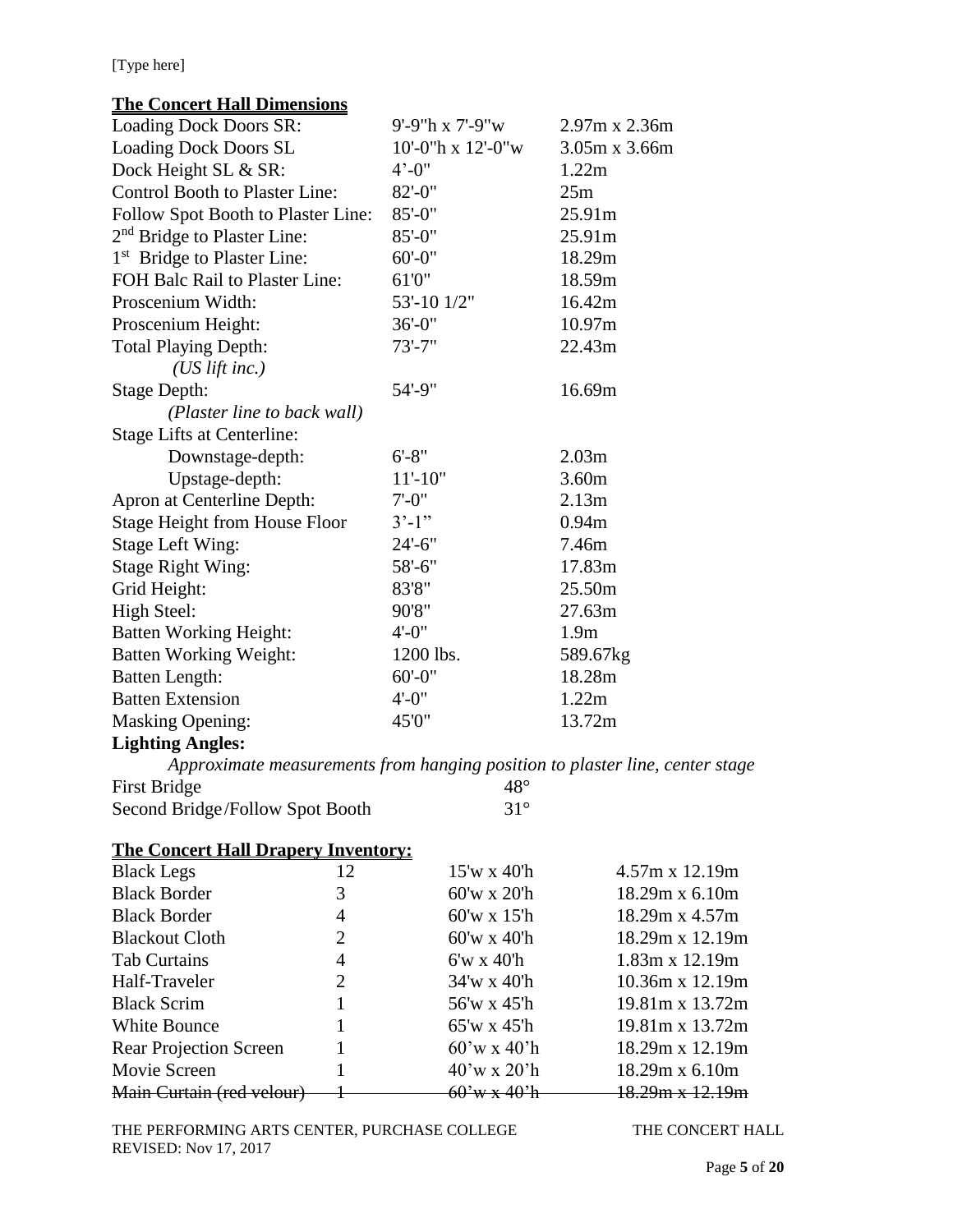# **The Concert Hall Lighting and Electrical Information:**

### **Control:**

The Concert Hall is equipped with an ETC Ion 2000, 2x20 Fader Wing, (1) Touchscreen Monitor and (1) 22" Monitor. An ETC Net3 RVI with 2 flat screen monitors available. An Ipad with Remote App is available on request as the remote for this console. The control booth is located at the rear of the Grand Tier.

*DMX In* ports are available for any touring consoles which may need to access the house system. They are located as follows:

> Control Booth Tech Table Position (center of the orchestra) Downstage Left on the Proscenium Wall

There are three *DMX In* ports located at each position, allowing control of the house system (DMX addresses 1-512) and 1024 additional DMX addresses.

*DMX Out* ports are available to add additional dimmers, scrollers, moving lights, and any other DMX-protocol equipment. They are located as follows:

> FOH - 1st Bridge, SL and SR Midrail - SL and SR Stage level - DSL, DSR, and USL.

The Concert Hall is equipped with a Lighting Control Network. Using ACN and sACN protocol for control of Dimmers and DMX *Out* ports. Ethernet Ports are located in the Lighting Booth, Tech Table, SL/SR Deck and Dimmer room.

### **Company Power:**

There are two 400 amp three phase, 208v disconnects in the stage area, distributed as follows:

- 1) USL on the stage level (camlock connection)
- 2) USR or USL at the mid-rail (parallel service)

These disconnects are equipped with lugs to accept bare-end tie-ins.

In addition, there are four 400A, 208v company switches available in the dimmer room. These four disconnects draw from the same power that feeds the theater's dimming system. The combined load on the company switches plus the house system cannot exceed 1500 amps/phase. These disconnects are equipped with cam-lock connectors which are **NOT ground & neutral reversed**.

## **House Dimmers and Circuitry:**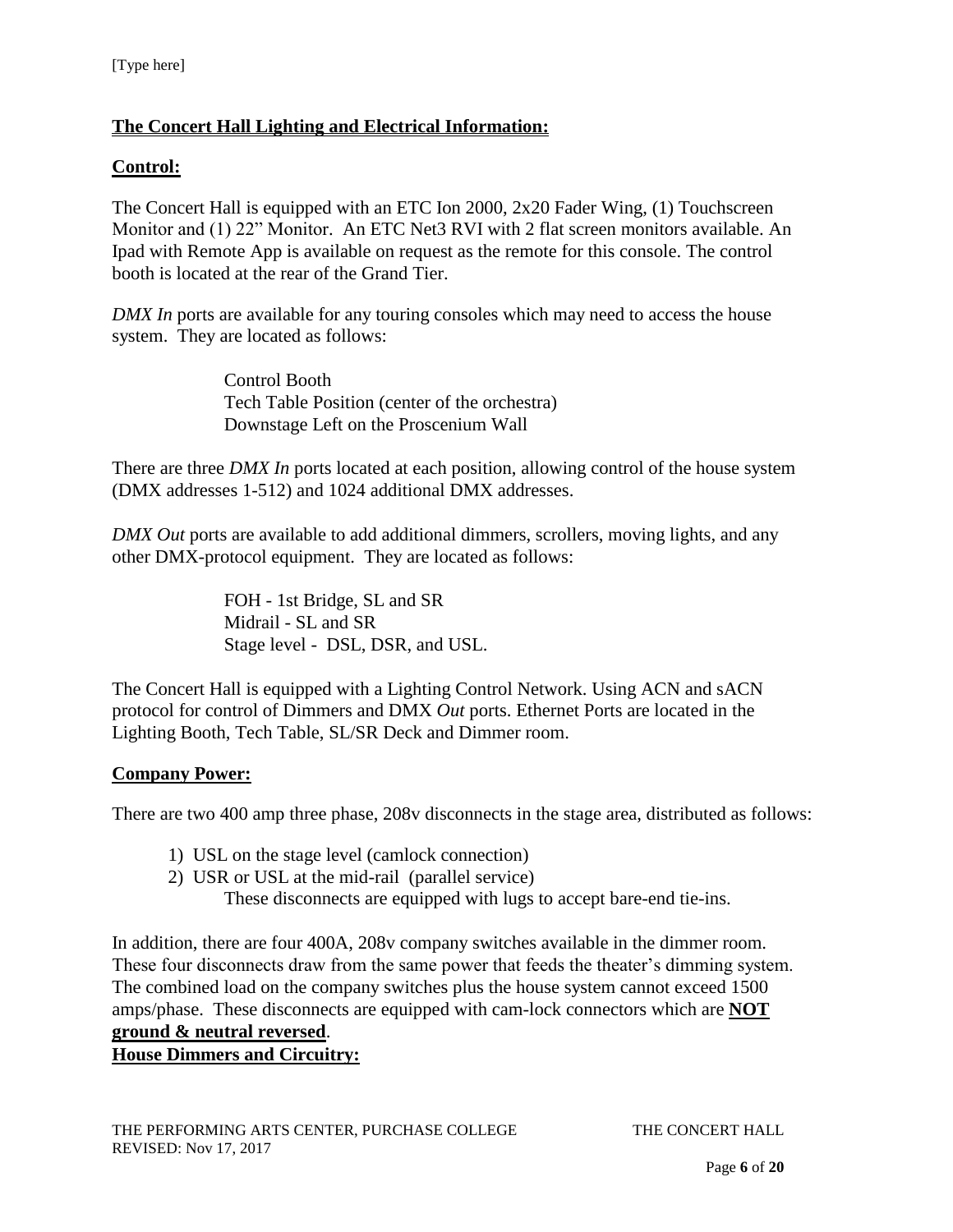The Concert Hall has 558 ETC dimmers (dimmer-per-circuit), configured as follows:

The house circuitry consists of 20A (to 2.4 Kw dimmers) and 50A (to 6.0 Kw dimmers) 2P&G (stage pin) connectors. If you anticipate using any 50 amp circuits, please check with the Lighting Supervisor for availability of 50A cable.

### **House Lights:**

House lights are dimmable from the control booth, and from downstage left and downstage right. House lights may also be controlled through the control console, or any touring console with DMX protocol.

### **House Hang:**

There is a permanent Front of House hang. Overhead are four linesets hung with strip lights without color, predominantly used for worklight and general illumination. These strip lights can be used or struck as needed. There are an additional 3 linesets with installed electrical raceways, and there are 5 additional pairs of dropboxes which may be moved to any lineset needed.

### **Follow Spots:**

The theater has 2 Lycian StarkLite II 1.2kw follow spots located in a spot booth at the back of the house in the center of the  $2<sup>nd</sup>$  bridge above the balcony seating.

### **Lighting Inventory:**

The Performing Arts Center maintains a large inventory of ETC, Altman and other various instruments which is available to the user. Rental charges may apply. Due to the constant rotation of our inventory among our four theaters, we do not list fixtures quantities. Lighting equipment can be requested by completing an "Electrics Request Form". Below is a list of a selection of fixture types in the PAC Inventory. For further information please contact the PAC Lighting Supervisor or the Prodcution Department (914)251-6262

| <b>Focusing Units</b>              | <b>Frame Size</b>  |
|------------------------------------|--------------------|
| ETC Source Four $5^{\circ}$ @575w  | 14"x14"            |
| ETC Source Four $10^{\circ}$ @575w | 12"x12"            |
| ETC Source Four $19^{\circ}$ @575w | $6.25$ "x $6.25$ " |
| ETC Source Four 26° @575w          | 6.25"x6.25"        |
| ETC Source Four $36^{\circ}$ @575w | 6.25"x6.25"        |
| ETC Source Four $50^{\circ}$ @575w | 6.25"x6.25"        |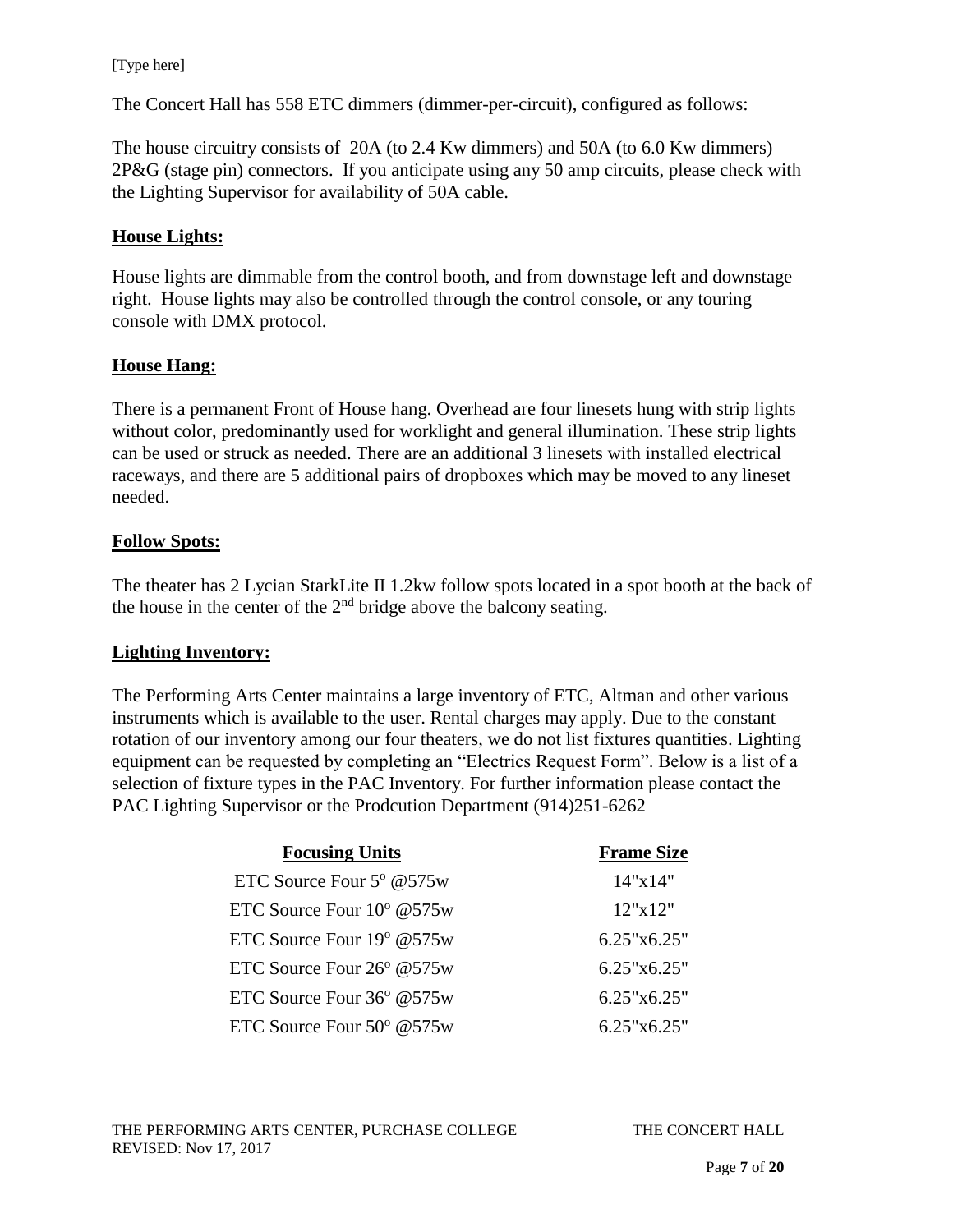# **Additional Lighting Inventory:**

| <b>Wash Units</b>   | <b>Frames Size</b>  |
|---------------------|---------------------|
| PAR 64, 1Kw         | 10"x10"             |
| ETC S4 PAR, 750w    | 7.5"x7.5"           |
| 8" Fresnel, 1Kw     | 10"x10"             |
| 6" Frensel, 750w    | $7.5" \times 7.5"$  |
| 3" Fresnel, 300w    | 3.75"x3.75"         |
| Mini-ten, 1Kw       | $8.75" \times 5.5"$ |
| 14" Scoop, T-3, 1Kw | 14"x14"             |
| Birdie, 150w        | 2.75"x2.75"         |
| GAM Stick-up, 150w  | N.F.                |
|                     |                     |

| <b>CYC</b> and Border Lights                         | <b>Frames Size</b> |
|------------------------------------------------------|--------------------|
| FAR-CYC, T-3, 4 CKT, 4 light, 1K per CKT, Top/Bottom | 15"x18"            |
| ALT T-3, 3 CKT, 6 light, 1K per CKT (Length 4'6")    | 8.5"x12.75"        |
| KLG T-3, 3 CKT, 9 light, 1K per CKT (Length 6'-9")   | $8.5" \times 8.5"$ |
| KLG T-3, 4 CKT, 8 light, 1K per CKT (Length 6')      | $8.5" \times 8.5"$ |
| KLG T-3 4 CKT 12 light, 1.5K per CKT (length 8')     | 7.25"x7.75"        |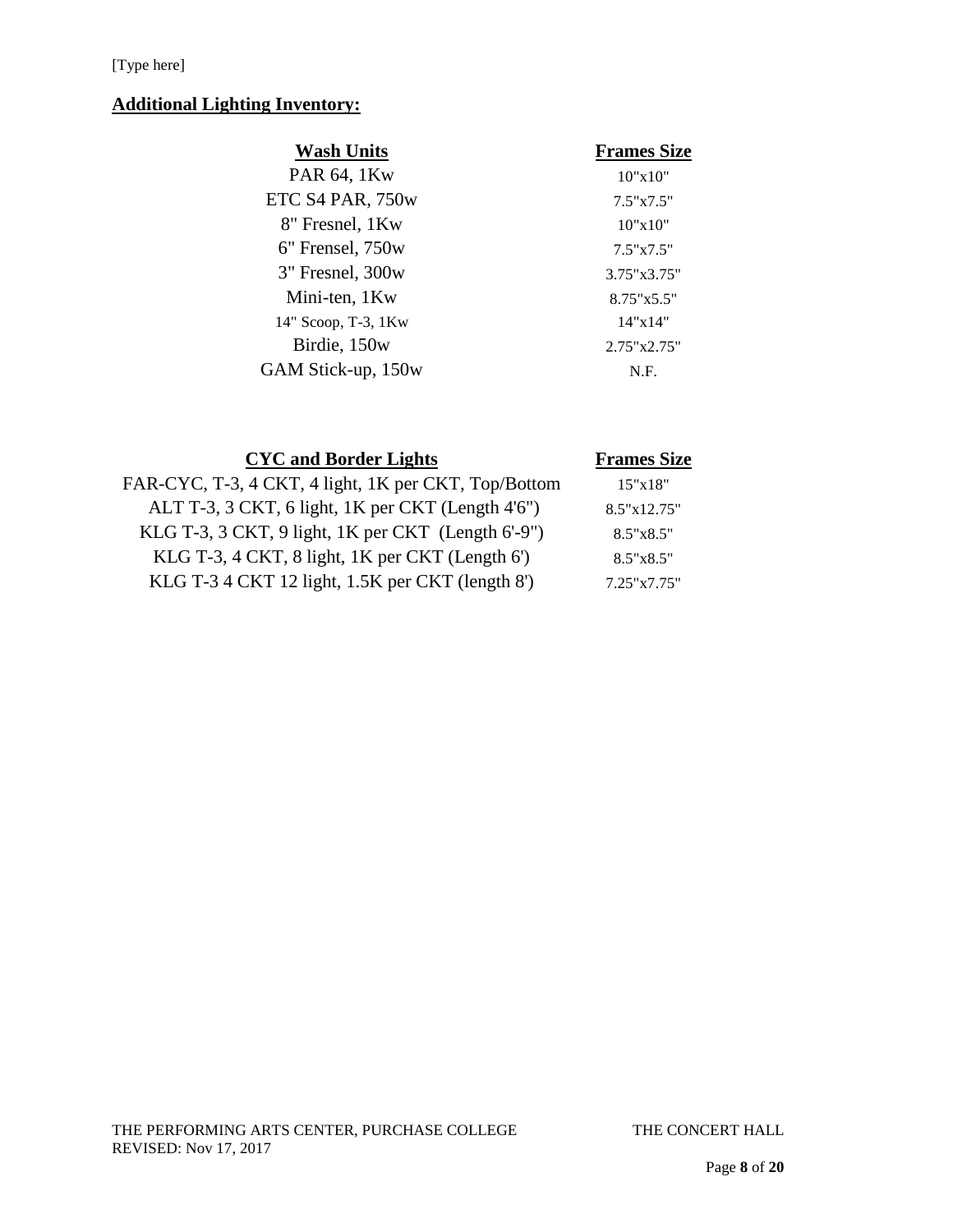# **The Concert Hall Audio:**

### **Auditorium Amplification**

The Concert Hall has a three channel house speaker system as well as a delay fill system for the balcony. There is a center speaker cluster permanently mounted above the proscenium, consisting of four and one. The KF-300's are bi-amplified three way cabinets with a 12-inch low frequency driver and a passive crossover for the mid and high frequency drivers. The subwoofer has a single 18" driver and the cabinet is located between the upper KF-300's in the form of an array. The signal for the center cluster also feeds three digital delay aligned, hung from the rear of the first lighting bridge, which provide improved intelligibility for the balcony seats.

The stereo left and right pair consists of two separate full range cabinets, also mounted above the proscenium. These cabinets are BagEnd Modular Sound AF-1C speakers. Each cabinet contains an 18" low frequency driver, a 12" midrange, and a 120 degree bi-radial HF horn. The center cluster and delay speakers are powered by Crown Macrotech series amplifiers. The subwoofer and low frequency sections are powered by MA3602s, while the high frequency section is powered by a MA2402. The delay cabinets are powered by a pair of MA1202s. The stereo cabinets are powered by a Crest 7001.

There are two BSS FDS336 MiniDrives. One is dedicated to processing the center cluster and delay fills, while the other is fully patchable for monitor or other auxiliary usage.

#### **House Audio Console**

The house console is a Yamaha QL5.

### **Additional House Equipment**

In addition to the console, the house system is also equipped with two Denon DN-C501 (CD / USB / iPod) players, interfaced to the console via the house Dante network.

This theater is also equipped with a computer dedicated to audio with a variety of software including Show Cue System, Stage Research SFX 6.1, Yamaha QL Editor and Studio Manager, Shure Wireless Workbench, Wavelab 7, Reaper, etc. Audio is interfaced via Dante Virtual Soundcard. The computer does not provide internet access.

The console and associated electronics are located in the control booth at the rear house left side of the Grand Tier level.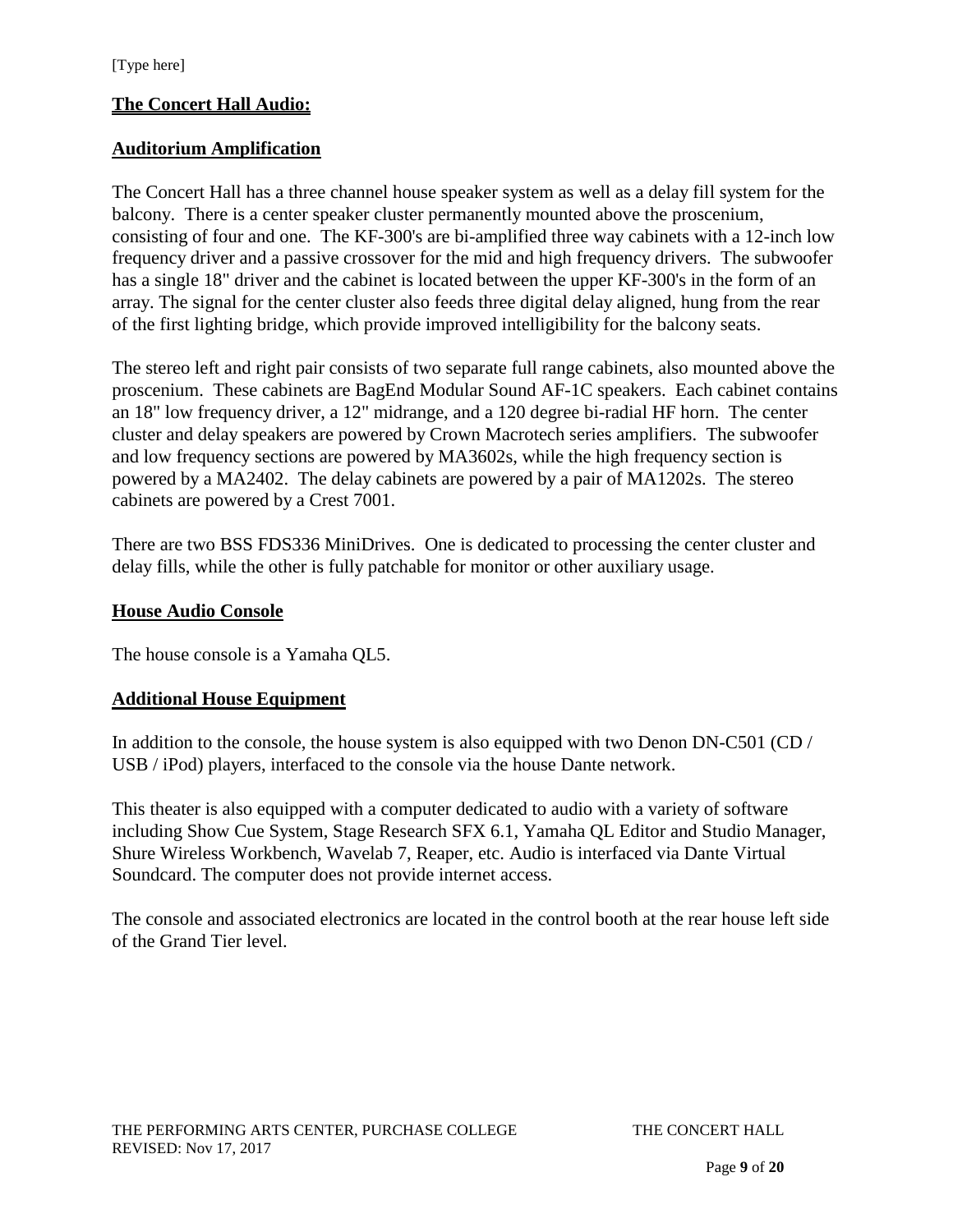## **Audio Snake**

The main house snake has 54 channels with parallel boxes located on the stage left and stage right proscenium walls. Each box, as well as the control booth, also has a Ramlatch panel mount connector (wired to the Ramlatch standard). There are six audio tie lines that run from the theater patchbay to a breakout box in the booth at the rear center of the Orchestra level. Additional speaker lines and mic jacks are located throughout the house and stage areas. There are twelve audio tie lines running from the Theater's patch bay to a central patch point for the facility that can be used to cross-connect audio from various spaces within the facility.

### **Audio Power**

There are two 20 amp AC lines running from the control booth to the stage right proscenium wall that can be used to feed power from the booth circuit panel to equipment located backstage. The AC lines are terminated with L5-20 connectors, with 5-20 ("Edison") adapters available.

### **Audio Rigging**

The theater is also equipped with certified rigging points and 3 installed 1-ton chain motors on a reverse "L" shaped truss for the hanging of a stero speaker system located at stage right and left proscenium. Pleate Note: The Performing Arts center does not currently own any type of flown speaker system. However if this is something your show needs please contact the Production Office to discuss.

### **Communication:**

The Concert Hall is equipped with a single channel Clear Com system which is accessible from virtually all points within the Theater. There is also a house page/monitor system which puts program feed to the booths and dressing rooms. Six headsets and belt packs are included in the venue's basic audio package.

### **Additional Audio Equipment:**

The Performing Arts Center maintains an extensive inventory of playback equipment, microphones, speakers, amplifiers, signal processing equipment, additional intercom equipment, cables, and accessories. Rental charges may apply. Due to the constant rotation of our inventory among our theaters, we are unable to publish equipment lists. Please feel free to call the Production Office and speak with either the Director of Production or Audio Supervisor regarding the specific needs of your production.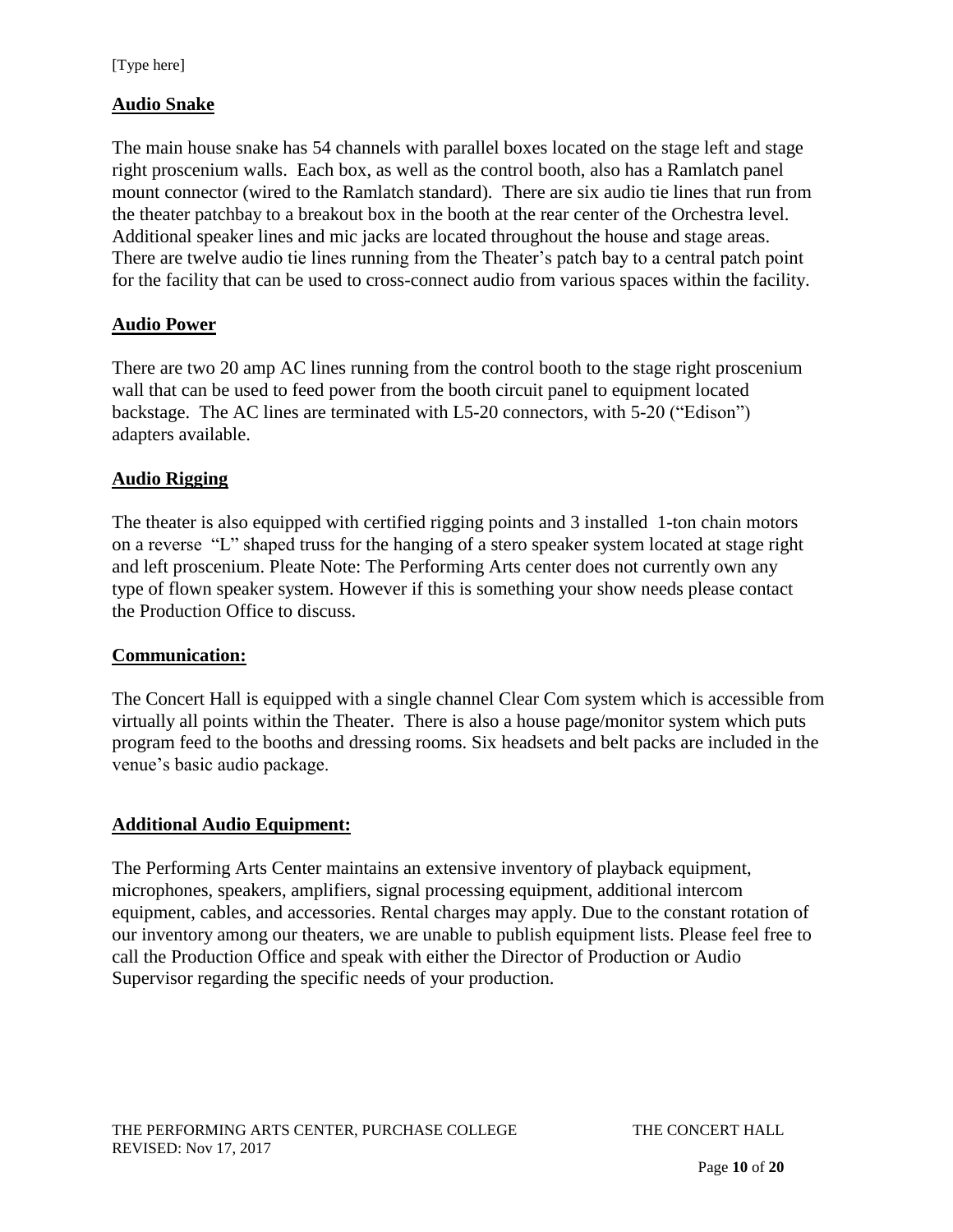# **Performing Arts Center Contact List:**

| <b>Christy Havard</b>         | $(914)$ 251-6266                 |  |
|-------------------------------|----------------------------------|--|
| Director of Production        | Christy.Havard@Purchase.edu      |  |
| Peter Specce,                 | $(914)$ 251-6221                 |  |
| Asst. Director of Production  | Peter.Specce@Purchase.edu        |  |
| <b>Peter Wylie</b>            | $(914)$ 251-6258                 |  |
| <b>Lighting Supervisor</b>    | Peter. Wylie@Purchase.edu        |  |
| <b>Justin Herminghouse</b>    | $(914)$ 251-6240                 |  |
| Audio Supervisor              | Justin.Herminghouse@Purchase.edu |  |
| <b>Bennett Marrow</b>         | $(914)$ 251-6219                 |  |
| <b>Production Coordinator</b> | Bennett.Marrow@Purchase.edu      |  |
| <b>Nick Jowdy</b>             | $(914)$ 251-7921                 |  |
| <b>Production Coordinator</b> | Nicholas.Jowdy@Purchase.edu      |  |
| <b>Patrick McMullen</b>       | $(914)$ 251-6162                 |  |
| <b>Production Coordinator</b> | Patrick.McMullen@purchase.edu    |  |
|                               |                                  |  |

| <b>Production Office</b>                   | $(914)$ 251-6262 |
|--------------------------------------------|------------------|
| <b>Production Office Fax</b>               | $(914)$ 251-6220 |
| <b>Booking Office</b>                      | $(914)$ 251-6180 |
| <b>Box Office - Sales/Ticket Purchases</b> | $(914)$ 251-6200 |
| <b>Box Office – Manager</b>                | $(914)$ 251-6212 |
| <b>Concert Hall Backstage</b>              | $(914)$ 251-6246 |
| Pepsico Backstage                          | $(914)$ 251-6250 |
| <b>Recital Hall Backstage</b>              | $(914)$ 251-6285 |
|                                            |                  |

Performing Arts Center Website: [www.artscenter.org](http://www.artscenter.org/)

Site contains venue information and e-mail links to most of the center's staff. [:](http://www.facebook.com/#!/pages/The-Performing-Arts-Center-Purchase-College/239798119185) The Performing Arts Center @ Purchase College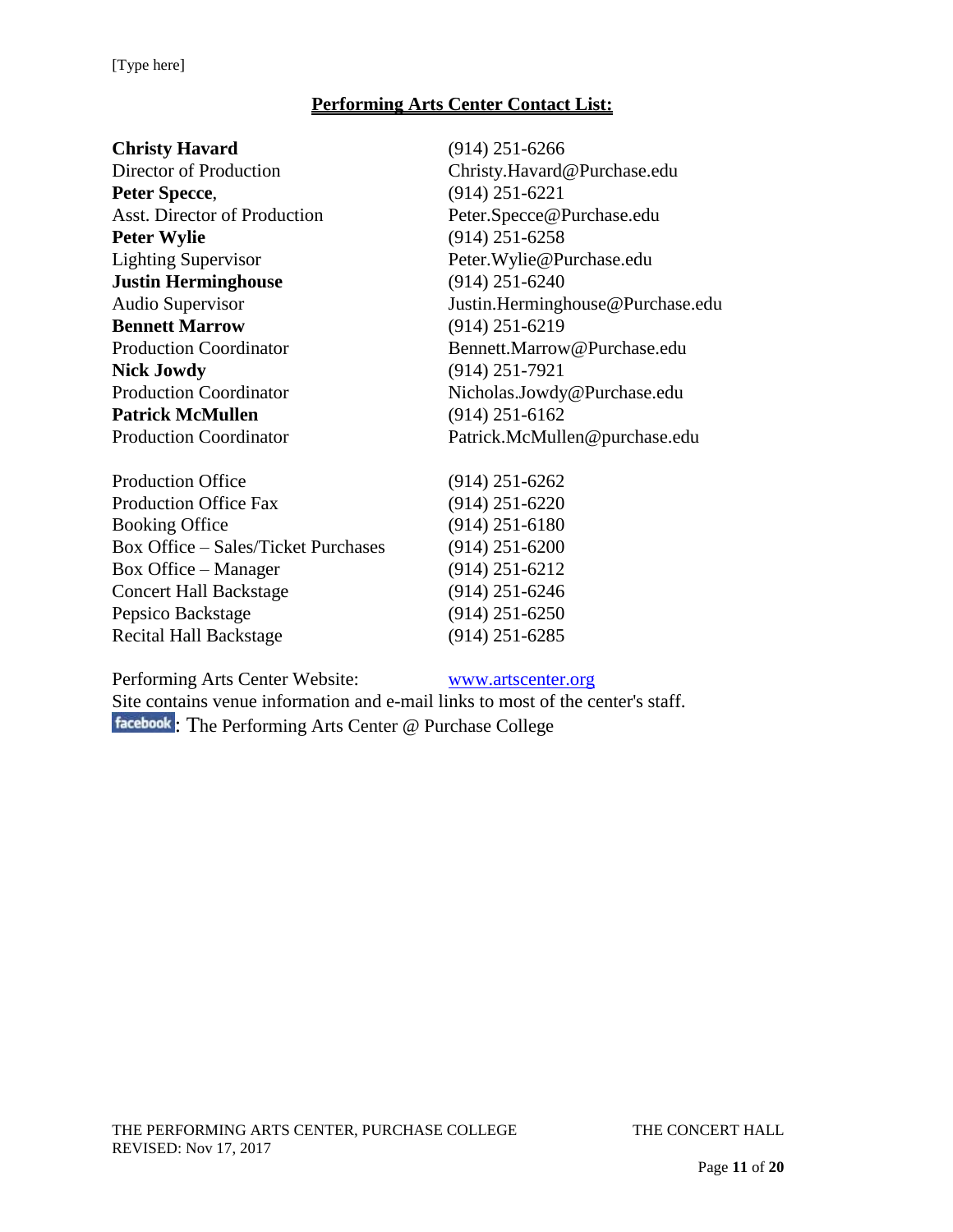# **LOCAL INFORMATION**

*Note: All information following is provided as a courtesy to those using our facilities. Information is subject to change and the PAC is not responsible for changes or other misinformation.*

# **Transportation and Lodging**

#### **Airports:**

The nearest airport to the PERFORMING ARTS CENTER is Westchester County Airport, approximately 2 miles away. LaGuardia, JFK and Newark are all equally accessible, approximately 50 miles from Purchase. For ground transportation inquire in the terminal at the Connecticut Limousine desk, destination Rye, NY.

#### **Car Rentals at Westchester County Airport:**

| <b>AVIS</b>      | <b>Hertz</b>     | <b>National</b>     |
|------------------|------------------|---------------------|
| $(914)$ 997-2300 | $(914)$ 948-1016 | $(914)$ 946-9080    |
| www.avis.com     | www.hertz.com    | www.nationalcar.com |

**Taxi services:**

| Rye Taxi & Cab   |  |
|------------------|--|
| $(914)$ 967-0500 |  |

**Harrison Taxi** (914) 835-3400

(800) 472-5466 (800) 452-4225 [www.ctlimo.com](http://www.ctlimo.com/)

**Connecticut Limo Westchester Car & Limo Airport Service**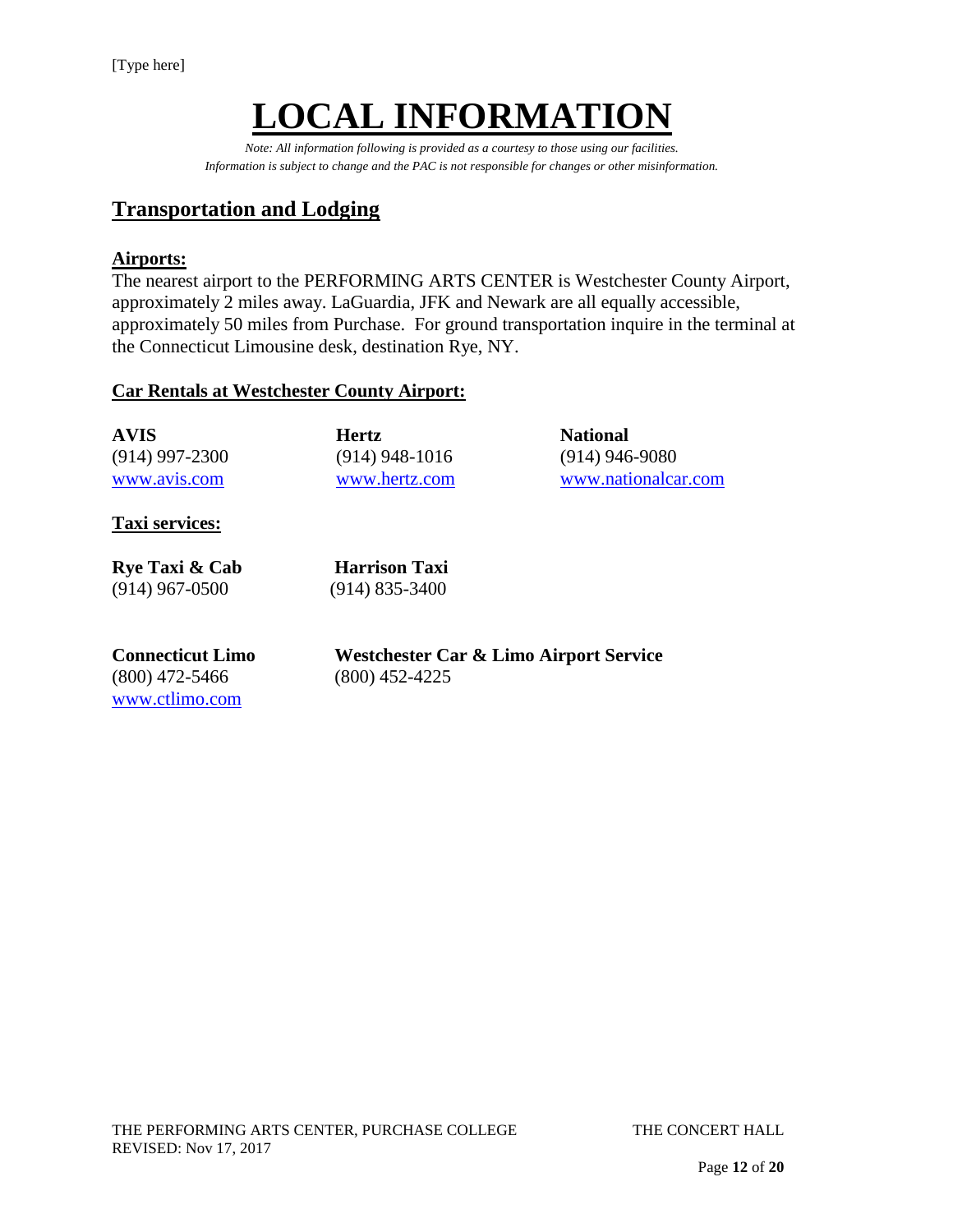#### **Hotels:**

#### *Deluxe-*

**Doral Arrowwood** 975 Anderson Hill Rd. Rye Brook, NY 10573 (914) 939-5500 Phone (914) 935-6615 Fax [www.arrowwood.com](http://www.arrowwood.com/) Approx. (3) minutes from venue

#### *Moderate-*

#### **Courtyard Marriott Hampton Inn**

631 Midland Avenue 200 West Main Street Rye, NY 10580 Elmsford, New York 10523 (914) 921-1110 Phone (914) 592-5680 Phone (914) 921-2446 Fax (914) 592-6727 Fax

#### **Summerfield Suites Westchester: Crowne Plaza White Plains:**

101 Corporate Park Drive 66 Hale Avenue White Plains, New York 10604 White Plains, New York 10604 [www.westchester.summerfieldsuites.hyatt.com](file://///vsfile02/Trevor%20C/Technical%20Info%20working/Pac%20Technical%20Info/Source%20Files/Theater%20A/www.westchester.summerfieldsuites.hyatt.com) [www.crowneplaza.com](http://www.crowneplaza.com/) (914) 251-9700 Phone (914) 682-0050 Phone

94 Business Park DR 699 Westchester Ave Armonk, NY 10504 Rye Brook NY 10573 (914) 273-4105 Fax (914)-939-5328 Fax

# **Westchester Marriott Esplenade**  670 White Plains Rd. 95 South Broadway Tarrytown, New York 105791 White Plains, New York 10604 [www.marriott.com/hotels/travel/nycwe-westchester-marriott/](http://www.marriott.com/hotels/travel/nycwe-westchester-marriott/) [www.esplanadecorporate.com](file://///vsfile02/Trevor%20C/Technical%20Info%20working/Pac%20Technical%20Info/Source%20Files/Theater%20A/www.esplanadecorporate.com) (914) 631-2200 Phone (914) 761-8100 Phone (914) 631-7819 Fax (914) 761-9015 Fax

[www.marriott.com](http://www.marriott.com/) www.whiteplainstarrytown.hamptoninn.com Approx. 10-15 minutes from venue Approx. 15-20 minutes from venue

(914) 682-0405 Fax

### **La Quinta Inn The Rye Town Hilton**

(914) 273-9090 Phone (914)-939-6300 Phone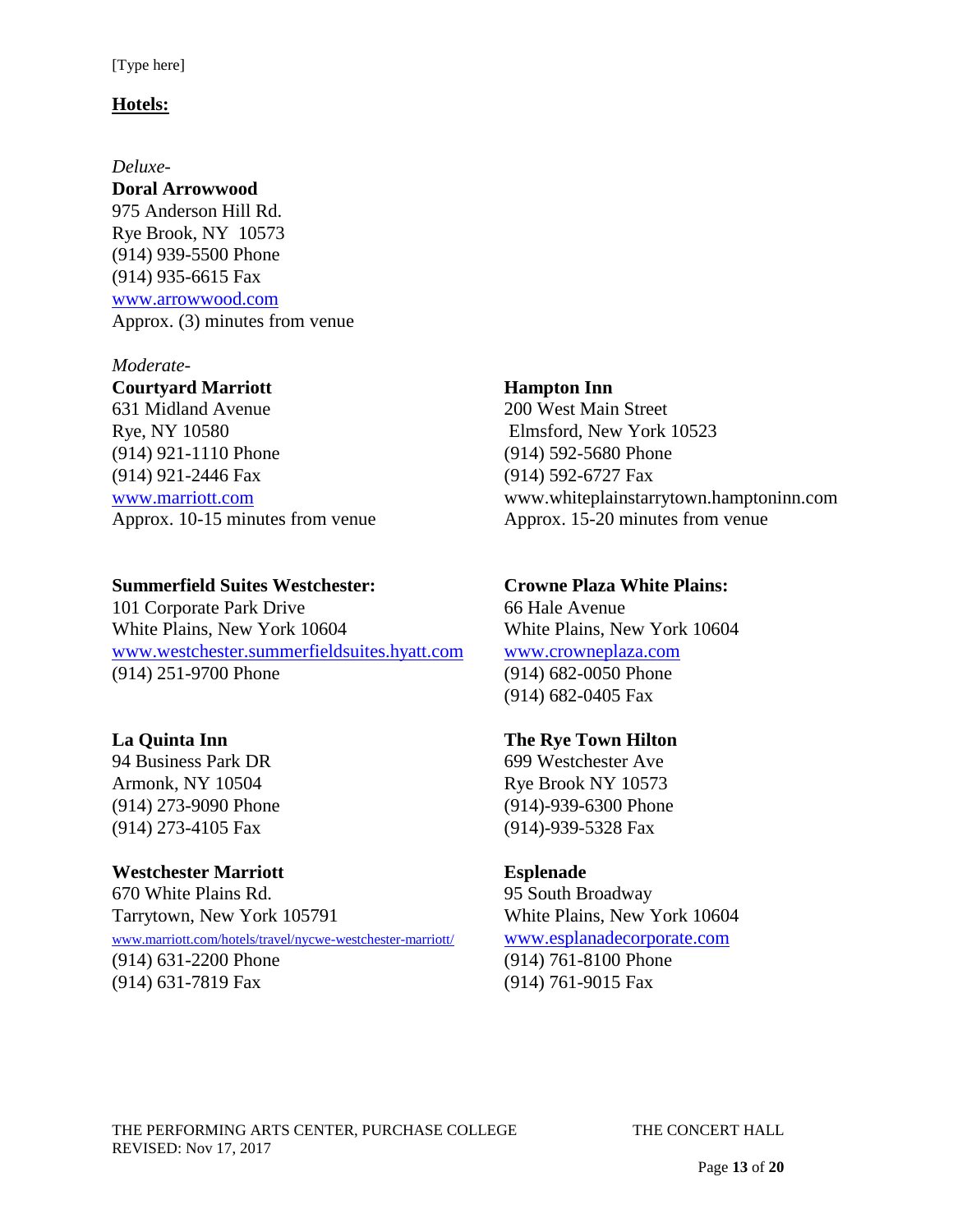# **DINING**

#### **On-Campus Dining**

*Hours Subject to Change (and quite often do change, especially around holidays) without notice.*

### **Campus Center North/ The Hub Starbucks**

On Purchase campus On Purchase Campus Mon – Thurs 7:30am – 12:00am Located in Fort Awesome  $Sat - 10:00am - 1:00am$  On Lincoln Ave Sun – 10:00am- 12:00am (914) 251-6988

Mon-Fri 7:30am-11pm Sat&Sun 10am-11pm

#### **MOST SUMMER HOURS, SOME SUMMERS IT IS CLOSED Starbucks:** Mon-Thurs: 10am – 2:00pm

#### **Restaurants:**

Hours Subject to Change. *\*D means restaurant delivers*

#### **Cobblestone Restaurant Trattoria 632 (\*D)**

American Italian Anderson Hill Rd 632 Anderson Hill Road Purchase, NY 10577 11:30am – Midnight 11:00am-10:00pm (914) 253-9678 (914) 481-5811 [www.cobblestone-thecreek.com](file://///vsfile02/Trevor%20C/Technical%20Info%20working/Pac%20Technical%20Info/Source%20Files/Theater%20A/www.cobblestone-thecreek.com) www.trattoria632.com

975 Anderson Hill Rd Rye Brook, NY 10573 Rye Brook, NY 10573 (914) 937-0351 (914) 939-5500 Phone 11:00am-10:00pm Mon-Thur: 2:30pm-12:00am [http://order.chipotle.com](http://order.chipotle.com/) Fri: 2:30pm-1:30pm Sat: 11:30am-1:30am Sun: 11:30am-12pm Purchase, NY 10577

#### **Fortina**

136 S Ridge St Rye Brook, NY 10573 Mon-Sun 12PM to close Phone 914-937-0900 <http://www.fortinapizza.com/>

#### **The Pub Restaurant Chipotle Mexican Grill**

**@ Doral Arrowood Hotel** 100 South Ridge Street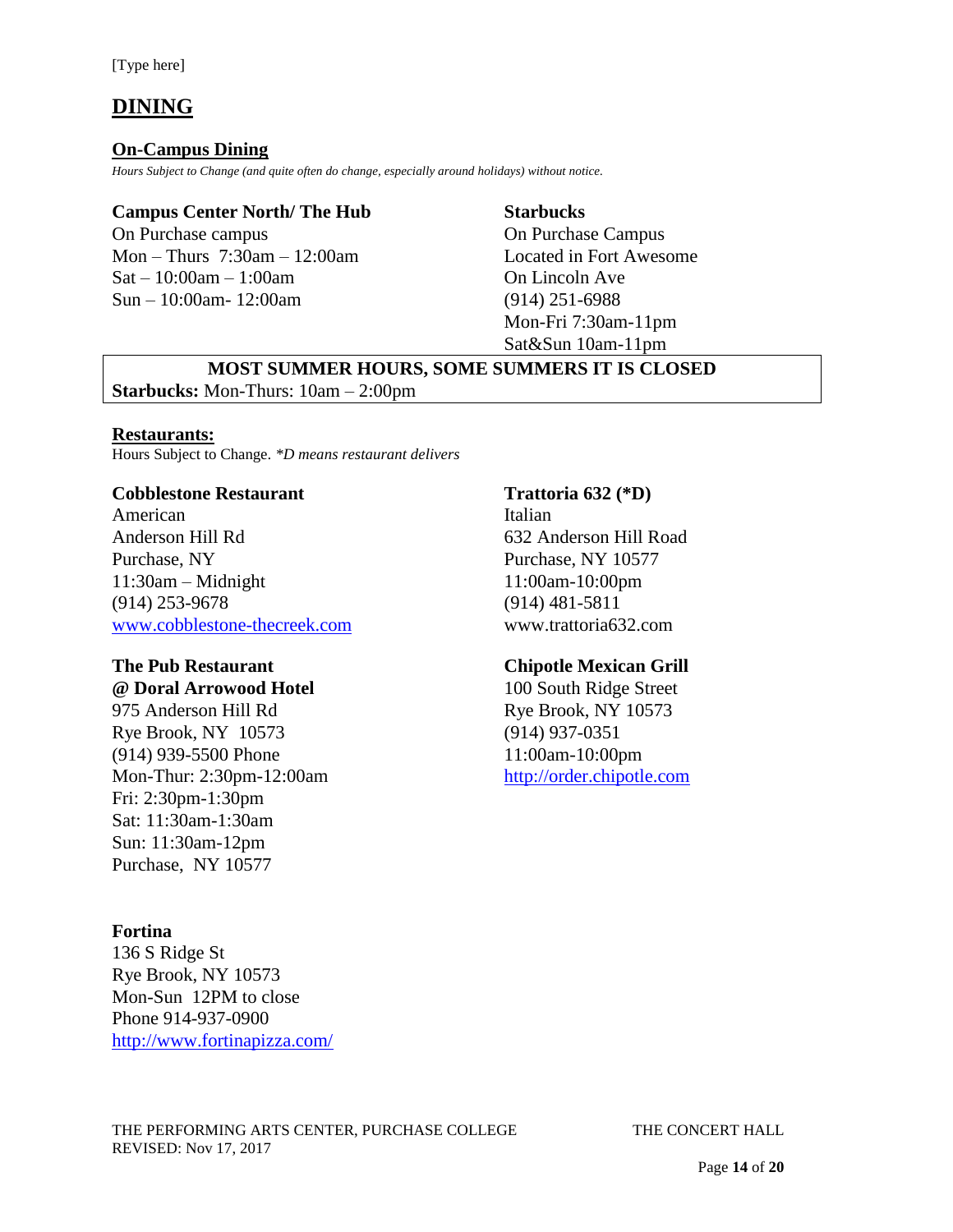# **Grocery Stores:**

### **Stop & Shop**

154 Westchester Avenue White Plains, NY 10604 (914) 997-0715 *(24 Hours Tues-Sat)*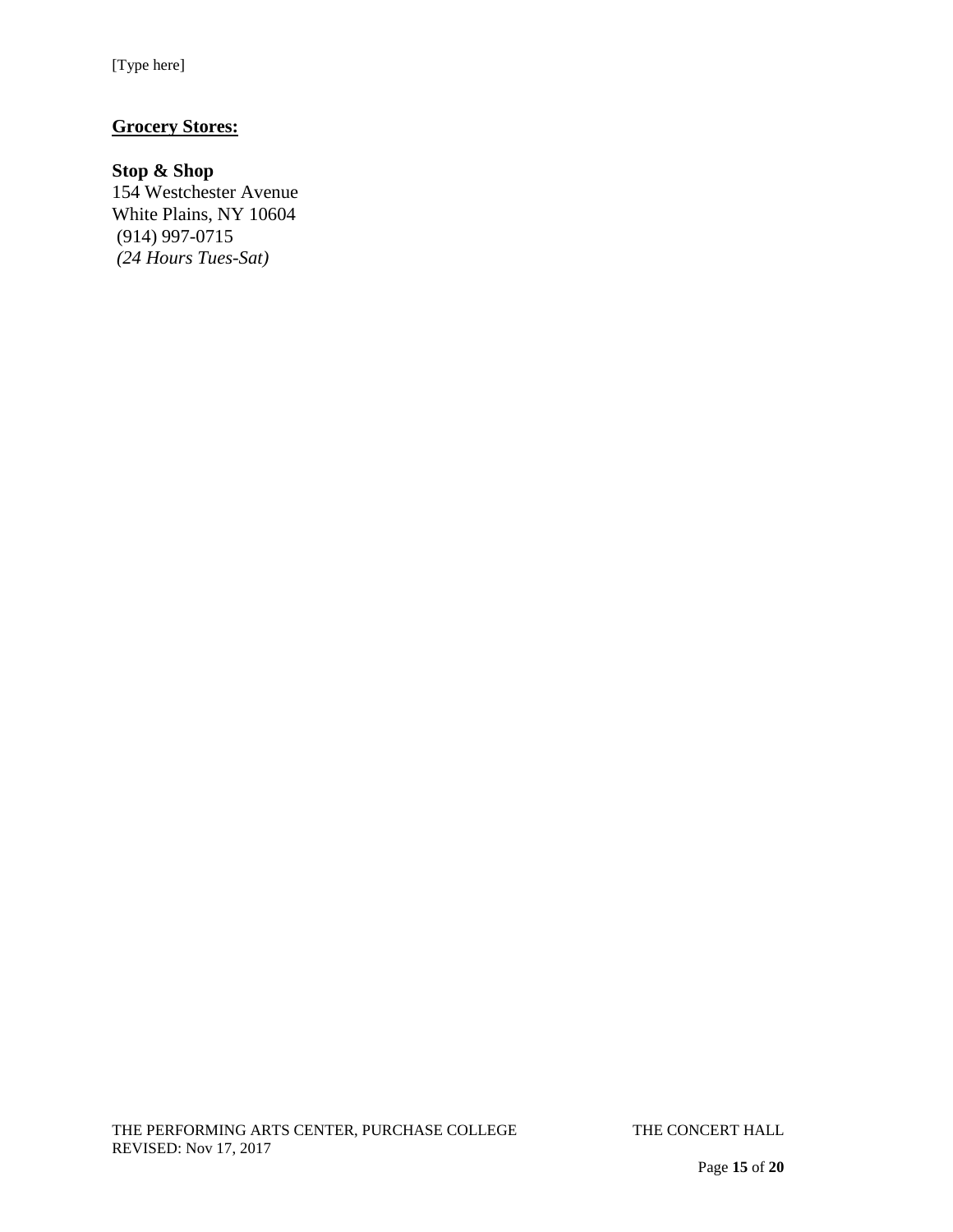# **Production Resources**

#### **Office Supplies:** Dry Ice:

#### **Dry Cleaning: Flowers:**

#### **Convenience Cleaners Saveway Cleaners House of Flowers**

142 Midland Avenue 615 North Broadway 229 Marmaroneck Avenue Port Chester, NY White Plains, NY Mamaroneck, NY (914) 937-0666 914-949-6766 (914) 698-2522 [www.conveniencecleaner.com](file://///vsfile02/Trevor%20C/Technical%20Info%20working/Pac%20Technical%20Info/Source%20Files/Theater%20A/www.conveniencecleaner.com) Delivery & Pick Up [www.houseofflowersny.com](http://www.houseofflowersny.com/)

**Staples Fedex Office Print & Ship Arctic Glacier, Inc.** 515 Boston Post Road 137 E Post Rd 500 Fenimore Road Port Chester, NY White Plains, NY 10601 Mamaroneck, NY (914) 937-8193 (914) 684-2679 (914) 698-8910 [www.staples.com](file://///vsfile02/Trevor%20C/Technical%20Info%20working/Pac%20Technical%20Info/Source%20Files/Theater%20A/www.staples.com) [www.fedex.com/us/office](file://///vsfile02/Trevor%20C/Technical%20Info%20working/Pac%20Technical%20Info/Source%20Files/Theater%20A/www.fedex.com/us/office) [www.arcticglacierinc.com](file://///vsfile02/Trevor%20C/Technical%20Info%20working/Pac%20Technical%20Info/Source%20Files/Theater%20A/www.arcticglacierinc.com)

### **Massage Therapist Services:**

Upon prior arrangement and advance notice, a massage therapist may be available on campus. The phone number for more information is (914) 251-6548.

[www.savewaycleaners.com](http://www.savewaycleaners.com/) 

### **Hospitals & Medical Info:**

41 East Post Road 150 Purchase Street White Plains, NY 10601 Rye, NY 10580 (914) 681-0600 (914) 967-3266 [www.wphospital.org](http://www.wphospital.org/) M-F 8am-7pm

#### **Stop & Shop Pharmacy Greenwich Hospital**

154 Westchester Avenue 5 Perryridge Road White Plains, NY 10604 Greenwich, CT 06830 914-997-1530 203-863-3000 Mon-Fri: 8am-8am www.greenhosp.org Sat: 9am-5pm Sun: 9am-3pm

### **White Plains Hospital <b>Rye Walk-in Medical Center**

Sat 9am-2:00pm Sun 10am-2:00pm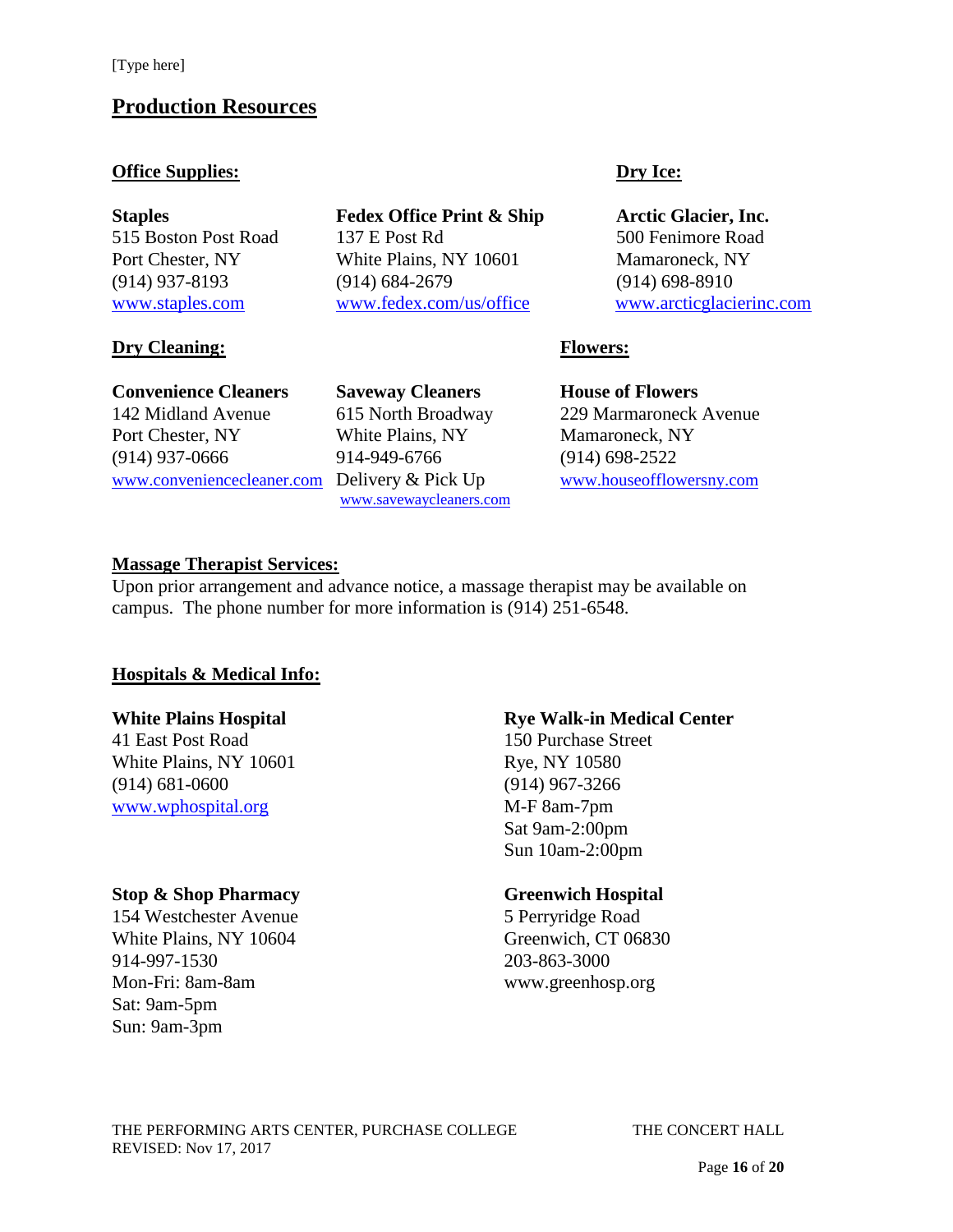#### **Hardware / Lumber / Gas Supplies:**

#### **Home Depot**

150 Midland Ave Port Chester, NY 10573 (914) 690-9745 M-Sat 6am-10pm, Sun 7am-8pm [www.homedepot.com](http://www.homedepot.com/)

**Tulnoy Lumber, Inc. Grainger Tech Air of White Plains** 1620 Webster Ave. 505 Saw Mill River Road *Atmospherics* Bronx, NY 10457 Elmsford, NY 10523 465 Knollwood Rd (718) 299-2002 (914) 347-6800 White Plains, NY 10603

[www.newmilfordlumber.com](http://www.newmilfordlumber.com/) M-F 7am-5pm (914)949-5151

Mon-Fri: 7am to 6pm Sat: 8am to 12:30pm

### **Trucking & Forklift / Aerial Lift Rentals:**

#### **Penske of Elmsford U-Haul Moving & Storage United Rentals** 32 Hayes Street 1 Virginia Road 224 Selleck Street Elmsford, NY 10523 White Plains, NY 10603 Stamford, CT 06902 (914) 592-7488 (914) 949-2525 (203) 327-0090 [www.penske.com](http://www.penske.com/) [www.uhaul.com](http://www.uhaul.com/) Fax – 203-327-2362

### **Audio, Backline, Lighting, and other Theatrical Resources:**

*Percussion Rental Audio Rentals Lighting Rentals* 410 West  $47<sup>th</sup>$  St. 60 Dodge Ave 57 Alexander St. New York, NY North Haven, CT Yonkers, NY (212) 582-8410 (800) 331-1804 (914) 476-7987 x165

*Backline Sound Equipment Backline* 625 West 55th Street 979 Saw Mill River Road 117 Ash St New York, NY Yonkers, NY Willimantic, CT (212) 868-4120 (914) 963-3452 (860) 455-9460

**Ayers Percussion HB Group (Audio) Altman Stage Lighting** [www.ayerspercussion.com](file:///C:/Documents%20and%20Settings/christy.havard/Desktop/www.ayerspercussion.com) [www.hbrentals.com](file:///C:/Documents%20and%20Settings/christy.havard/Desktop/www.hbrentals.com) [www.altmanlighting.com](file:///C:/Documents%20and%20Settings/christy.havard/Desktop/www.altmanlighting.com) ATTN: Kris Hodge

#### **Carroll Music Sound Associates Shaboo Productions**

[www.carrollmusic.com](http://www.carrollmusic.com/) [www.soundassociates.com](http://www.soundassociates.com/) [www.shabooproductions.com](file:///C:/Documents%20and%20Settings/christy.havard/Desktop/www.shabooproductions.com)

THE PERFORMING ARTS CENTER, PURCHASE COLLEGE THE CONCERT HALL REVISED: Nov 17, 2017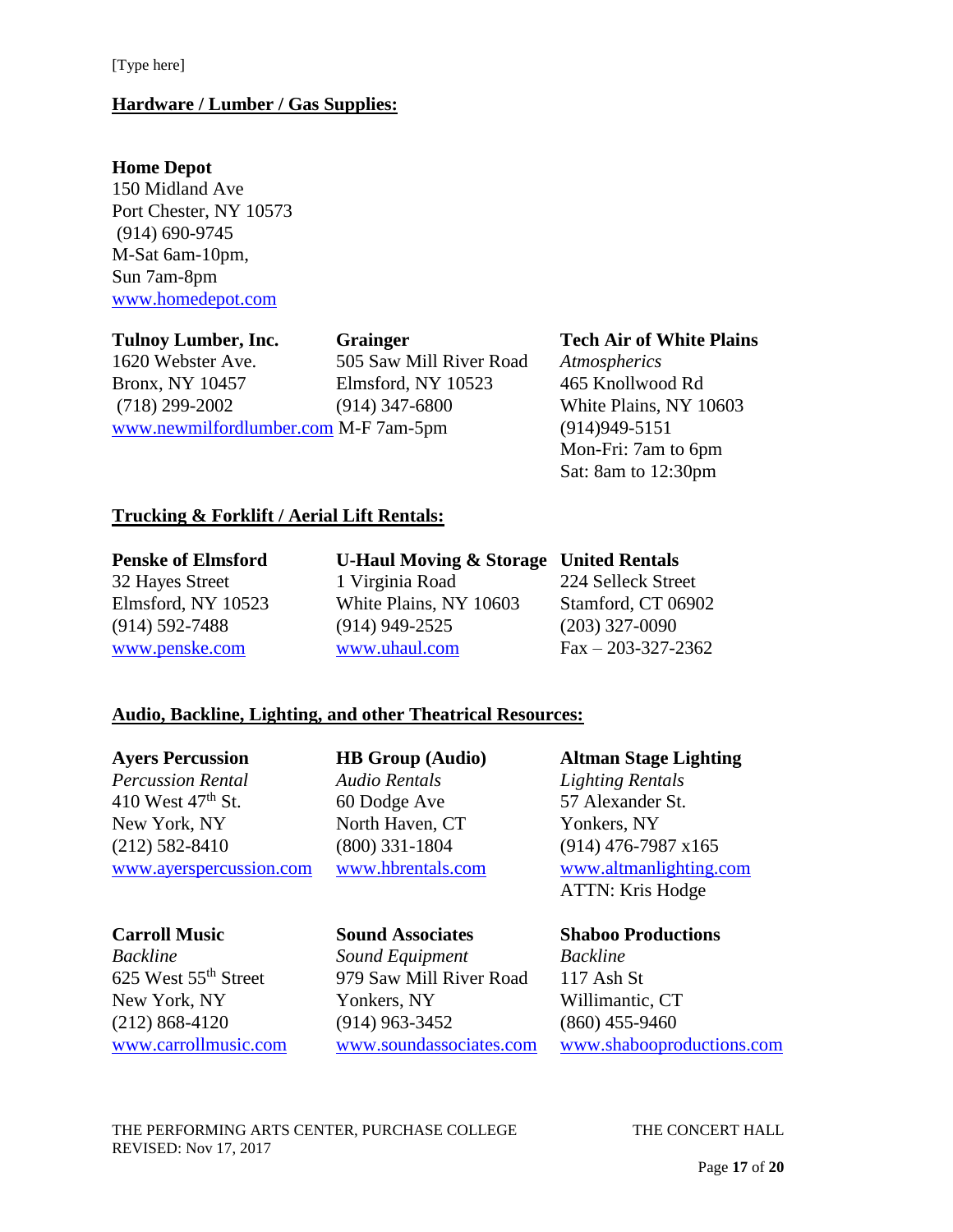# **Directions to Purchase College, SUNY Performing Arts Center:**

| <b>Location Access via:</b> |                                                     |                                  |
|-----------------------------|-----------------------------------------------------|----------------------------------|
| <b>Parking Lot West 1</b>   | <b>Underpass in between</b>                         | <b>Parking Lot West 2</b>        |
|                             | <b>Parking Lots West 1 and</b>                      |                                  |
|                             | West 2                                              |                                  |
| • The Concert Hall          | • Main Lobby                                        | • Recital Hall "C" Loading Dock  |
| "A" Loading Dock            | $\bullet$ Box office                                | $\bullet$ Paint Deck             |
| • PepsiCo Theatre           | • Administrative offices                            | (Concert Hall Alternate Loading) |
| "B" Loading Dock            | • ADA Elevator                                      | Dock)                            |
|                             | • The Repertory Theatre                             | • ALL Overnight Parking          |
|                             | $\mathbf{F}$ $\mathbf{D}$ $\mathbf{F}$ $\mathbf{F}$ | (With Prior Approval)            |
|                             | Loading Area and Elevator                           |                                  |

\* The Repertory Theatre ("D") Does not have a dedicated Loading Dock. Loading is done on street level in the underpass, which has direct access to the stage lift and freight elevator. The Repertory Theatre Stage Lift runs from the street level to stage level.

# **By Car:**

### **From New York City, Southern Westchester, and Long Island:**

Take the Hutchinson River Parkway, north to Exit 28, Lincoln Avenue. Turn **left onto Lincoln Avenue** and proceed approximately one mile to Anderson Hill Road (2nd traffic light). **Turn right onto Anderson Hill Road.** The campus is immediately on the left.

#### **From Rockland County and Northern New Jersey (via the Tappan Zee Bridge):**

Take I-287 (Cross Westchester Expressway) to **exit 8E**. Shortly after first traffic light, **bear left onto Anderson Hill Road**. Proceed approximately 2.5 miles. **The campus is on the left**, just after intersection at Lincoln Avenue.

#### **From Northern Westchester:**

Take I-684 south to **Exit 2** (Route 120), drive over the bridge and **turn right onto Route 120 South** (Purchase Street). Follow Route 120 south, 3.2 miles to Anderson Hill Road (1<sup>st</sup> traffic light) and **turn left.** Take Anderson Hill Road to 2<sup>nd</sup> traffic light. **The campus is on the left**, just after intersection at Lincoln Avenue.

#### **From Connecticut, via the Merritt Parkway (which becomes the Hutchinson River Parkway in New York State):**

Proceed south to the New York Exit 28, Lincoln Avenue (Note: Do not get off at Exit 28 in Connecticut). **Turn right onto Lincoln Avenue** and proceed approximately one mile to Anderson Hill Road (2nd traffic light). **Turn right onto Anderson Hill Road**. **The campus is on the left**, just after intersection at Lincoln Avenue

### **From Connecticut, via I-95:**

Take I-95 south then take I-287 West to Exit 9N (Hutchinson River Parkway). Take Hutchinson River Parkway North to Exit 28, Lincoln Avenue. **Turn left onto Lincoln Avenue** and proceed

THE PERFORMING ARTS CENTER, PURCHASE COLLEGE THE CONCERT HALL REVISED: Nov 17, 2017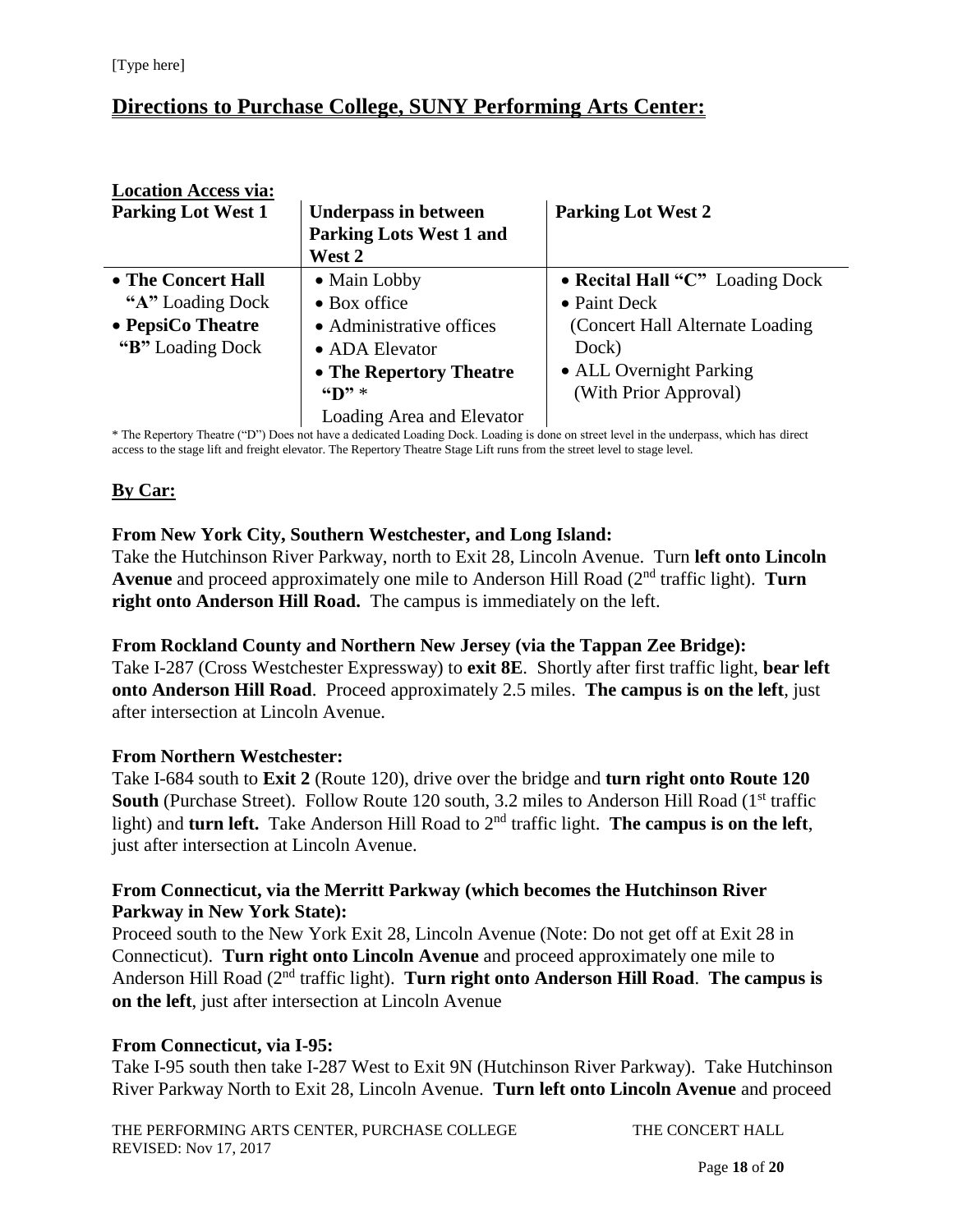approximately one mile to Anderson Hill Road (2nd traffic light). **Turn right onto Anderson Hill Road**. **The campus is immediately on the left**.